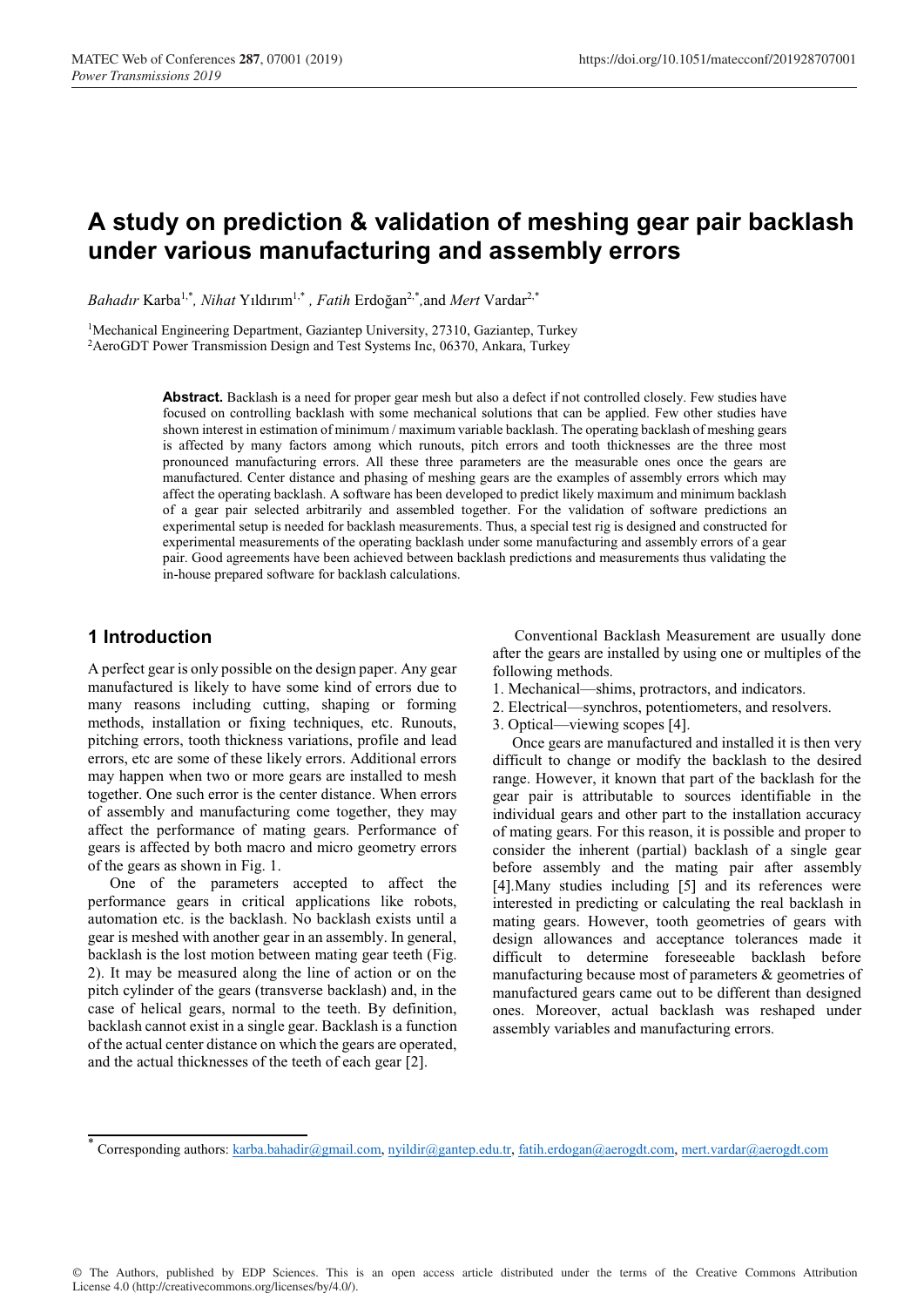

Fig. 1. Schematic of microgeometry errors and their influence on gear performance [1].



**Fig. 2.** Backlash in a spur gear mesh[3].

Therefore, backlash prediction had to be done by algorithms based on analytical relations and the measurements made on manufactured gears and their installation positions. The article [5], at this moment, points out the importance of using analytical relations and measurable or predictable parameters of both manufacturing and installation to reach closest real backlash.

There have been some studies including dynamic performance of gears under different backlash and running conditions [3,6,7] and progressive increase of backlash due to wear of teeth surface [8,9] but these are out of the subject of this article.

 Referring to reference [5], the most important individual gear parameters which effect the backlash are:

- Tooth thickness (variation)
- Runout
- Adjacent pitch error
- Phase Angle

The first and the most important installation parameter is the center distance variation (though some other parameters could also be named for individual gear and installation conditions).Tooth thickness measurement can be employed by using different methods like direct and indirect measurements. The most widely used ones are the indirect ones:

- span measurement (Fig.  $3 \& 4$ ) and
- over pin/ball measurement (Fig. 5)



**Fig. 3.** Span measurement using a disc micrometer [3].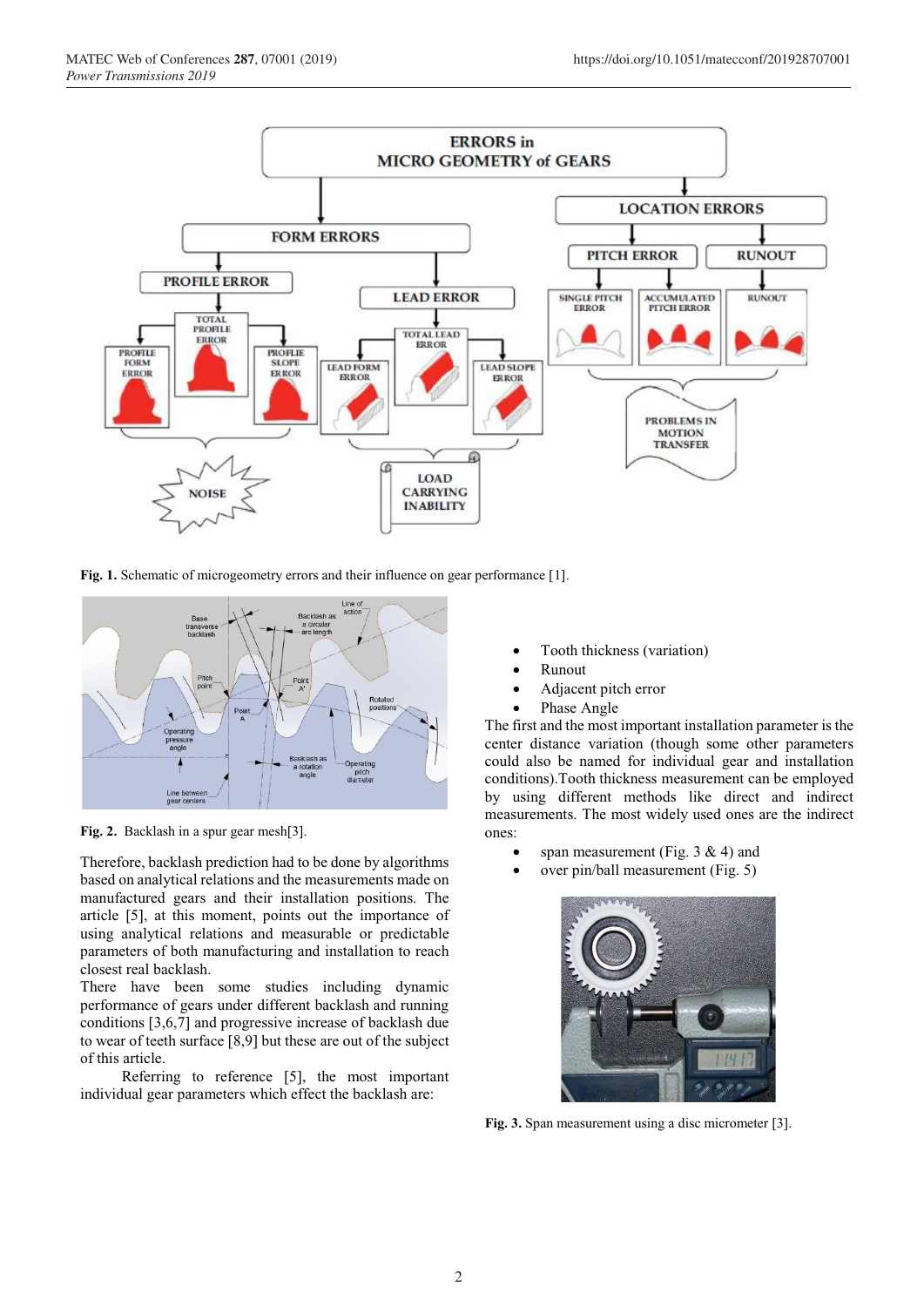

**Fig. 4.**Span Measurement [6].



**Fig.5.**Even number of teeth Odd number of teeth[3].



Fig. 6. Pitch Deviation [10].

The other parameter is the pitch or spacing error of the gear as seen in Fig. 6. Pitch error or deviation of right and left flanks has an impact on operating backlash depending on direction of rotation (CW or CCW rotation of driving gear) or sign (RF or LF) of driving gear tooth during gear meshing. Runout of the mating gears is also effective on backlash since the teeth on gear radially move in and out hence simulating almost a tooth thickness variation as seen in Fig. 7.



Fig. 7. Tooth thickness variation caused by runout [4].

In Fig. 8, broken profiles are ideal perfect-profile positions, shown for comparison with the example profiles drawn solid.

Examples:

- A, reference profile (perfect form and position);
- B, spacing error;
- C, profile error (deviation from true involute);
- D, lead error;
- E, radial position error (caused by runout or wobble);
- F, tooth thickness error [6].



**Fig. 8.**Examples of tooth profile position error [4].

Runout is a special parameter and the final effect depends on the phasing of the two mating gears during assembly (as seen in Fig. 9). Therefore, phasing of the mating gears is a tool and can be used to benefit during assembly of the gears if the two gears' runout measurements are known beforehand.

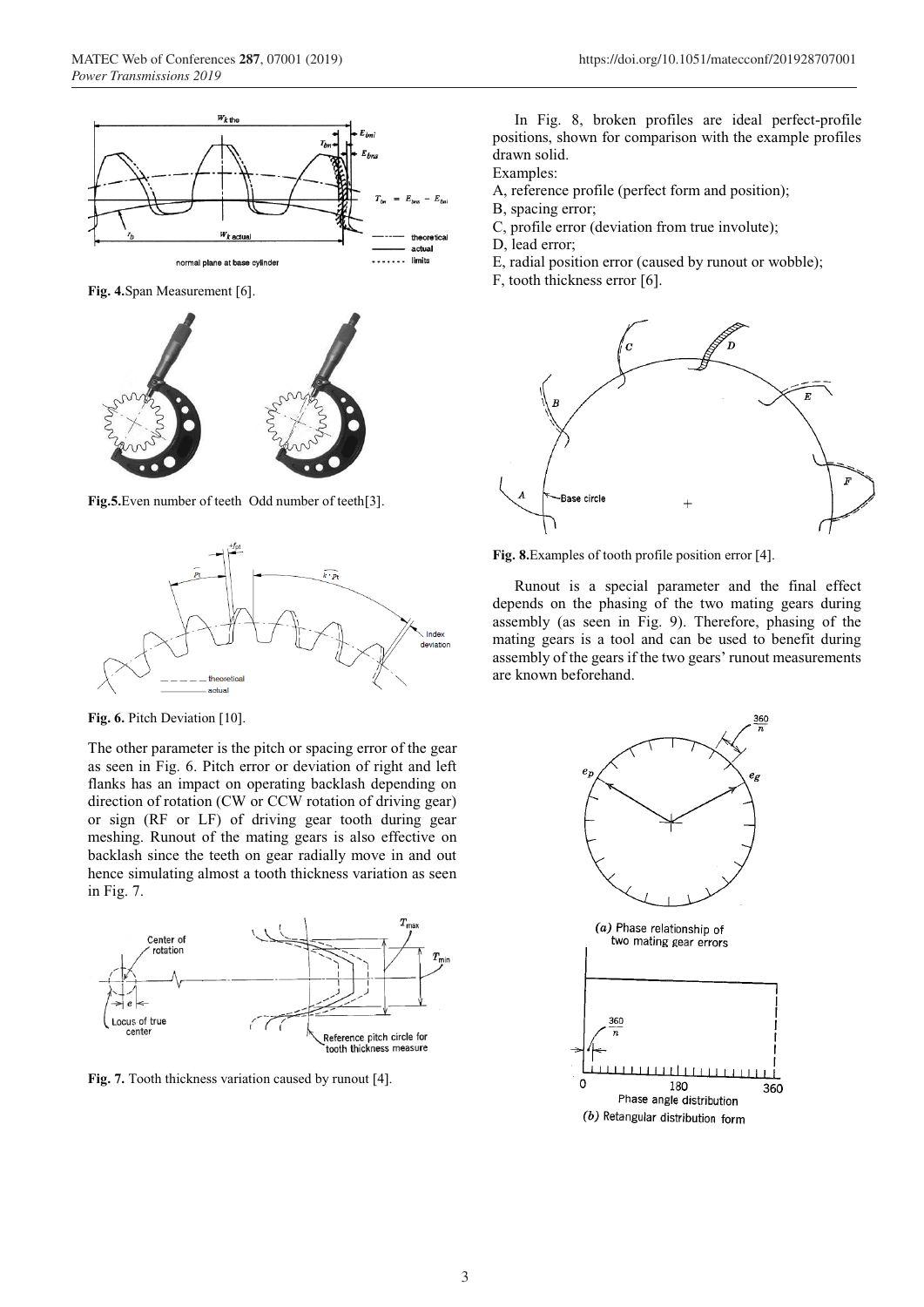

(d) Complete subtractive phasing

**Fig. 9.** Phase Relationship of net eccentricities for a 1:1 gear ratio a, b, c, d [4].

In following sections analytical relations between parameters and the backlash are derived or established to include in the software being developed.

## **2 Effect of center distance variation on backlash**

The Backlash value contains constant & variable sources for the gear engineers center distance effects are seen as the most common sources of backlash.

According to interpretation of G.W. Michalec "Backlash Caused by Center Distance Change" [4] (Fig. 10).



**Fig. 10.**Backlash caused by center distance change: (a) mated teeth before and after increase of center distance, (b) enlarge view of profiles and backlash [4].

$$
\frac{KK_1}{QQ_1} = \sin \emptyset \text{ or } KK_1 = QQ_1 \sin \emptyset \qquad (1)
$$

But

$$
QQ_1 = \Delta C \tag{2}
$$

 $KK_1$  = normal backlash measured along line of action =  $\frac{B_n}{2}$ 

Therefore

$$
\frac{B_n}{2} = \Delta C \sin \phi \tag{3}
$$

It is more convenient to measure backlash  $B$  along the pitch circle ,which can be derived from the relationship

$$
D_b = D \cos \phi \tag{4}
$$

Therefore 
$$
\frac{B}{2} = \Delta C \tan \phi
$$
 (5)

Since there is an equivalent opening of the profiles on the other side of the tooth, the total normal backlash measured along line of action is

$$
B_n = 2\Delta C \sin\phi \tag{6}
$$

And backlash measured along the pitch circle is

And 
$$
B = 2\Delta C \tan\phi
$$
 (7)

The relationship is also true for a closing of centers, and then the value  $B$  is negative and is a measure of backlash decrease [4].According to  $B = 2\Delta C \tan\phi$  formulation, after measuring backlash under circumstances of reference center distance which is based on manufacturing errors & assembly variations, altering the center distance by using test rig can be seen as a next step for backlash variations. In second step, backlash is measured under varied phase angles and also for all directions of rotation. With the object of minimizing the operating backlash if the center distance is varied (usually reduced) it should be assured that no interference or non-involute meshing occur between the mating teeth. Therefore, an interference analysis of mating gears is performed in the following section for different conditions.

#### **3 A study on non-interference region**

The fillet profile does not coincide with the involute, and the fillet is therefore not intended to come into contact with the teeth of the meshing gear. If such contact does take place, the tips of the teeth in one gear will dig out material from the fillets of the other, and smooth running of the gear pair is impossible. This phenomenon is known as interference, and gear pairs must always be designed so that it will not occur [11] (Fig. 11).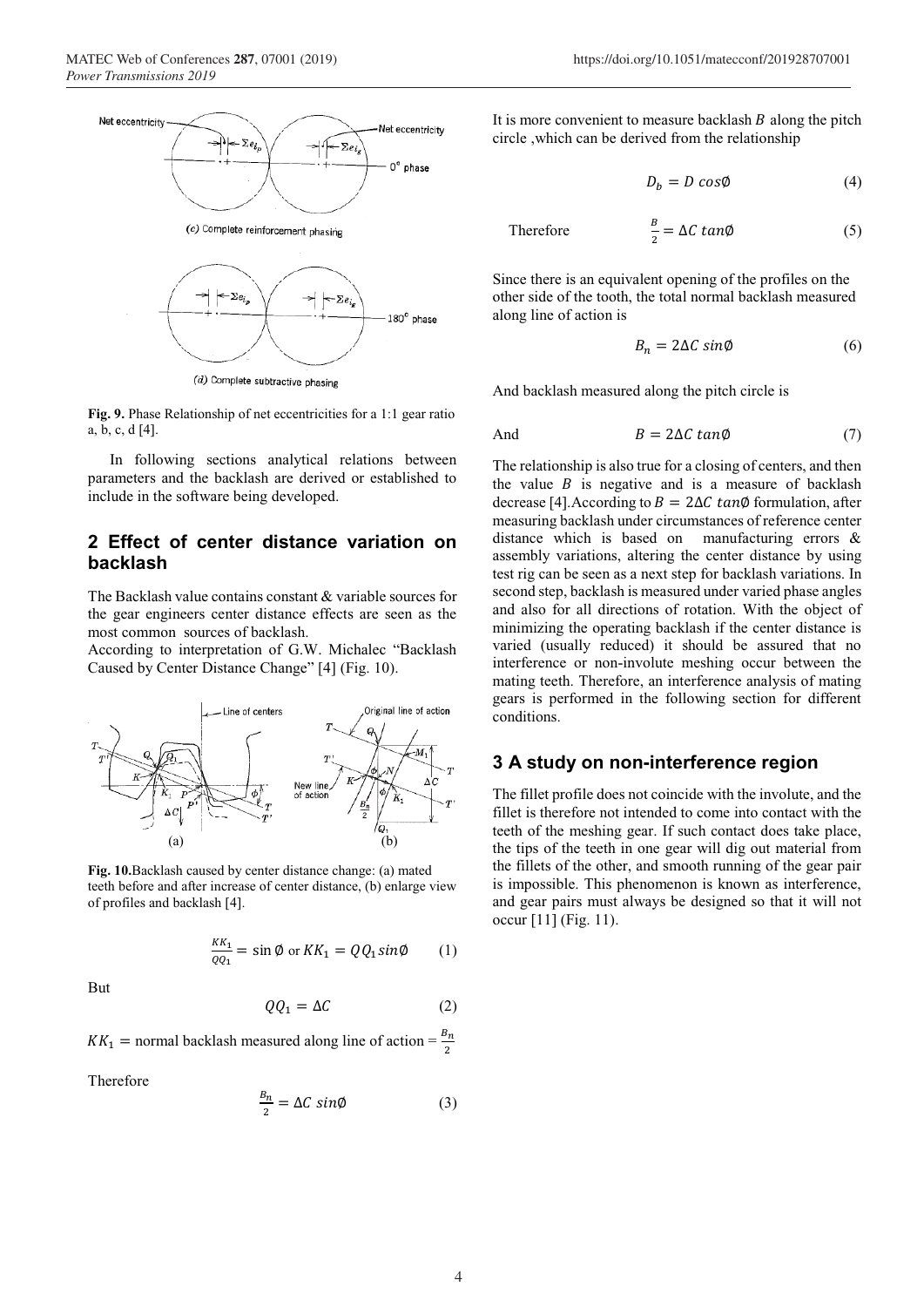

Fig. 11. Clearance at the root circle of gear [11].

The first check on interference starts with the minimum value of radial clearance. Generally,  $0.25m_n$  is the recommended radial clearance (Fig. 11) between tip and root of the mating gears for different reasons. One of the reasons for this recommendation (other than lubrication purposes) is to help avoid the possibility of interference [11]. A value of  $0.15 m<sub>n</sub>$  was selected as the lower limit in case of analysis of backlash variation with varying center distance.

In some operating conditions, even though the radial clearance is satisfied the interference may still occur between profiles of the mating teeth near lower flank and upper flank of the driving and driven tooth respectively. This kind of interference cause a non-involute meshing which is more important than the radial clearance limit.

Referring to Fig. 12, and reference [11], flank interference will not happen if the inequality in eqn8 is satisfied.

$$
\sqrt{(R_{T_2}^2 - R_{b_2}^2)} < (R_{b_1} + R_{b_2}) \tan \phi \tag{8}
$$

where  $R_{T_2}, R_{b_1}, R_{b_2}, \emptyset$  are outside radius of wheel, base radius of gears, and operating pressure angle. According to Fig. 12, non-involute contact can be prevented following eqn 1.



**Fig. 12.** Meshing diagram of a gear pair [11].



**Fig. 13.** Verification of clearance in an involute gear pair [12].

Referring to Fig. 13, following are the definitions: the base radii,  $r_{g1}$  and  $r_{g2}$ , and numbers of teeth,  $z_1$  and  $z_2$ , a sufficient definition of the gears must include the inside radii,  $r_{f1}$  and  $r_{f2}$ , the outside radii,  $r_{k1}$  and  $r_{k2}$ , and the thickness coefficients at the base circles,  $c_{sg1}$  and  $c_{sg2}$ , respectively. The center distance of the gear pair is definedas  $a_{12}$ [12].

Ref.[12] and Fig. 13 state similar inequalities for radial clearance given in eqns 9 & 10 (assuming a minimum of zero or more radial clearance)

$$
r_{k1} + r_{f2} \le a_{12} \tag{9}
$$

$$
r_{k2} + r_{f1} \le a_{12} \tag{10}
$$

Ref. [12] goes one more step and derives the following relation (eqn-11) between tooth space and tooth thickness for operating center distance hence operating pressure angle with zero backlash condition (meaning flanks of teeth are just touching each other at both right and left flanks).

$$
\frac{z_1 + z_2}{2\pi} \alpha_c - \frac{a_{12}}{t_g} \sin \alpha_c = \frac{1 - c_{sg1} - c_{sg2}}{2} \tag{11}
$$

Equation (11) was derived for zero backlash. Obviously, if all other parameters are considered constant, positive backlash occurs at lower values of csg1 and/or csg2.

Therefore, the general condition for sufficient tooth backlash is derived[12]:

$$
\frac{z_1 + z_2}{2\pi} \alpha_c - \frac{a_{12}}{t_g} \sin \alpha_c \le \frac{1 - c_{sg1} - c_{sg2}}{2} \tag{12}
$$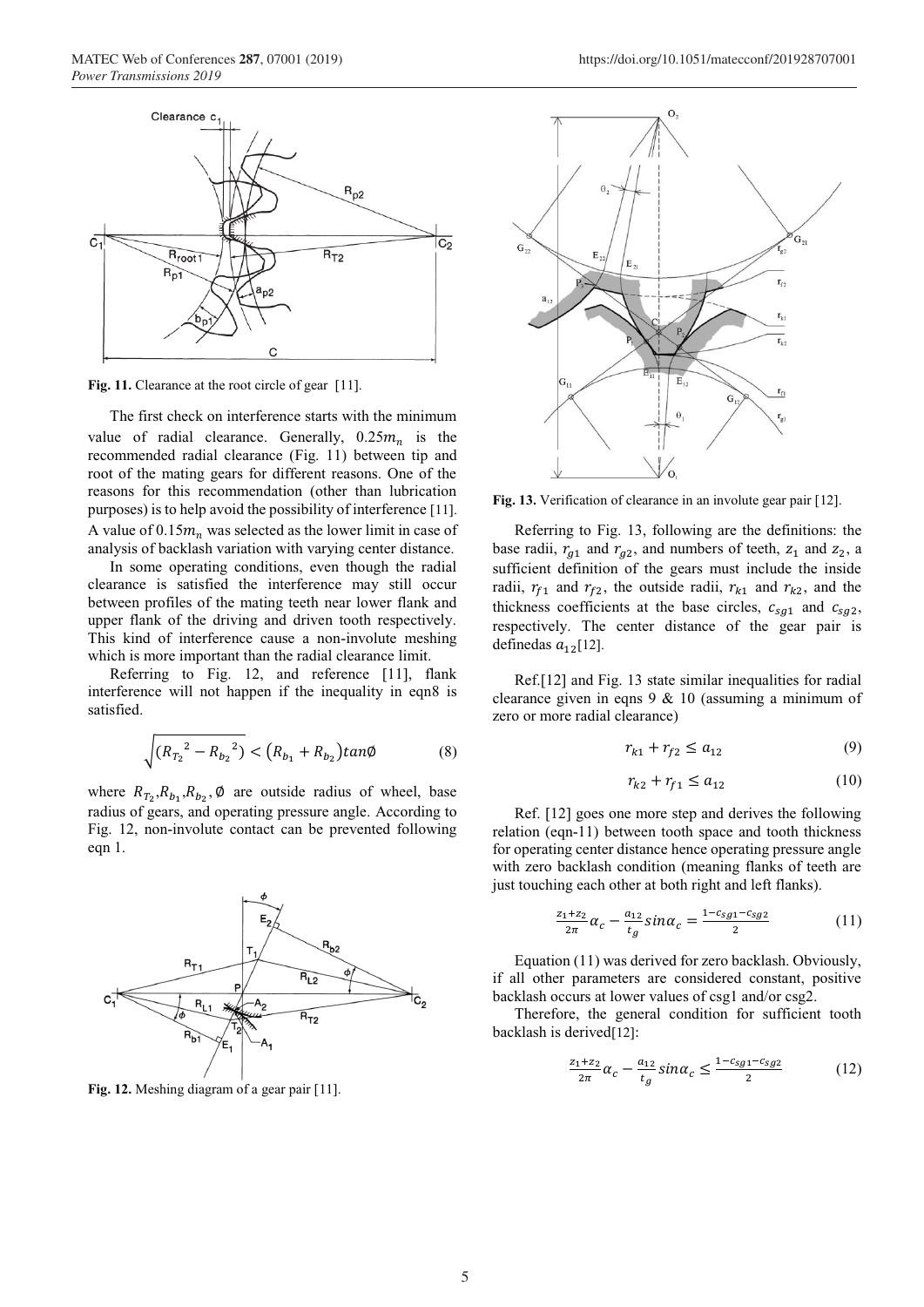A further simplification of eqn 13 leads to

$$
\frac{z_1 + z_2}{\pi} (\alpha_c - \tan \alpha_c) \le 1 - c_{sg1} - c_{sg2} \tag{13}
$$

The thickness coefficient at the base circle, which relates the theoretical thickness of the tooth at its base circle,  $S_a$ , with the base pitch,  $t<sub>g</sub>$ , according to the following relationship [12]:

$$
S_g = c_{sg} t_g \tag{14}
$$

Span measurement Wk is a practical measurement and can easily be employed for any manufactured gear with tooth thickness variations. Once Wk is measured practically on gear then Sgm (modified tooth thickness on base circle) can easily be determined from this measurement by using eqn 14 since tg is a fixed value.

$$
S_{gm} = W_{kmeasured} - (k-1)t_g \tag{15}
$$

Then Csgm1 and Csgm2 can easily be calculated for both gears by using Wk measurements.

$$
C_{sgm_i} = \frac{S_{gm_i}}{t_g} \tag{16}
$$

or eqn 17 can be used to determine the limit center distance  $a_{12}$  to prevent any flank interference (zero backlash condition)

$$
\frac{z_1 + z_2}{2\pi} \alpha_c - \frac{a_{12}}{t_g} \sin \alpha_c = \frac{1 - c_{sgm1} - c_{sgm2}}{2} \tag{17}
$$

All analytical relations derived above have been included within the in-house prepared software code to be able to predict any likely backlash between mating gears while checking different boundary conditions like radial clearance, non-involute meshing and limit center distance (flank interference) condition for zero backlash.

This study, based on the information and relations given above, contains both numerical predictions and experimental measurements of the backlash for specific case studies. Manufacturing errors of run out, adjacent pitch error and tooth thickness are taken into consideration while assembly errors of center distance and phasing of the two mating gears are considered. Below, first numerical comparison of results from in-house prepared software and two most commonly used commercial software are given. Next, an experimental measurement of backlash is performed with comparison of results from measurements and in-house prepared software.

# **4 Numerical validation of in-hose software**

KISSsoft & Gear Rating Suite (AGMA) are two wellknown software used in gear industries. A comparison of backlash predictions by different software will be a good start point.

Table 1 is the gear pair data used as input to all three software.

**Table 1.**Input data for a spur gear pair case

| <b>Parameters</b>                        | <b>Values</b>  | <b>Parameters</b>                   | <b>Values</b> |
|------------------------------------------|----------------|-------------------------------------|---------------|
| Normal Module                            | $3 \text{ mm}$ | Addendum<br>coef.<br>Wheel & Pinion | 1.0 & 1.0     |
| Ref. Pressure<br>Angle                   | 20°            | Dedendum<br>coef.<br>Wheel & Pinion | 1.25 & 1.25   |
| Number of<br>Teeth<br>Wheel & Pinion     | 86 & 21        | Center Distance                     | 160.500<br>mm |
| Profile Shift<br>Coef.<br>Wheel & Pinion | 0 & 0          | Pin Diameter<br>Wheel & Pinion      | 5.250 mm      |
| Measurement<br>Over Pins<br>Pinion       | 70.171<br>mm   | Measurement<br>Over Pins<br>Wheel   | 265.530<br>mm |

Table 2 is a comparison of the three software results with almost full agreement.

**Table 2.** Comparison of outputs from three different software

| <b>SOFTWARES</b>                              | <b>Center Distance</b>                           | <b>Circumferential</b><br><b>Backlash Result</b> |
|-----------------------------------------------|--------------------------------------------------|--------------------------------------------------|
| <b>Gear Rating Suite</b><br>Demo version [14] | 160.470 mm<br>160.500 mm<br>160.550 mm           | $0.018$ mm<br>$0.040$ mm<br>$0.076$ mm           |
| <b>KISSsoft</b><br>Release 2018 [15]          | 160.470 mm<br>160.500 mm<br>160.550 mm           | $0.018$ mm<br>$0.040$ mm<br>$0.076$ mm           |
| In House Software                             | 160.470 mm<br>$160.500 \text{ mm}$<br>160.550 mm | $0.018$ mm<br>$0.040$ mm<br>$0.076$ mm           |

# **5 Experimental validation of numerically predicted backlash**

A special test rig has been designed and constructed to test and check the validity of predicted backlash under different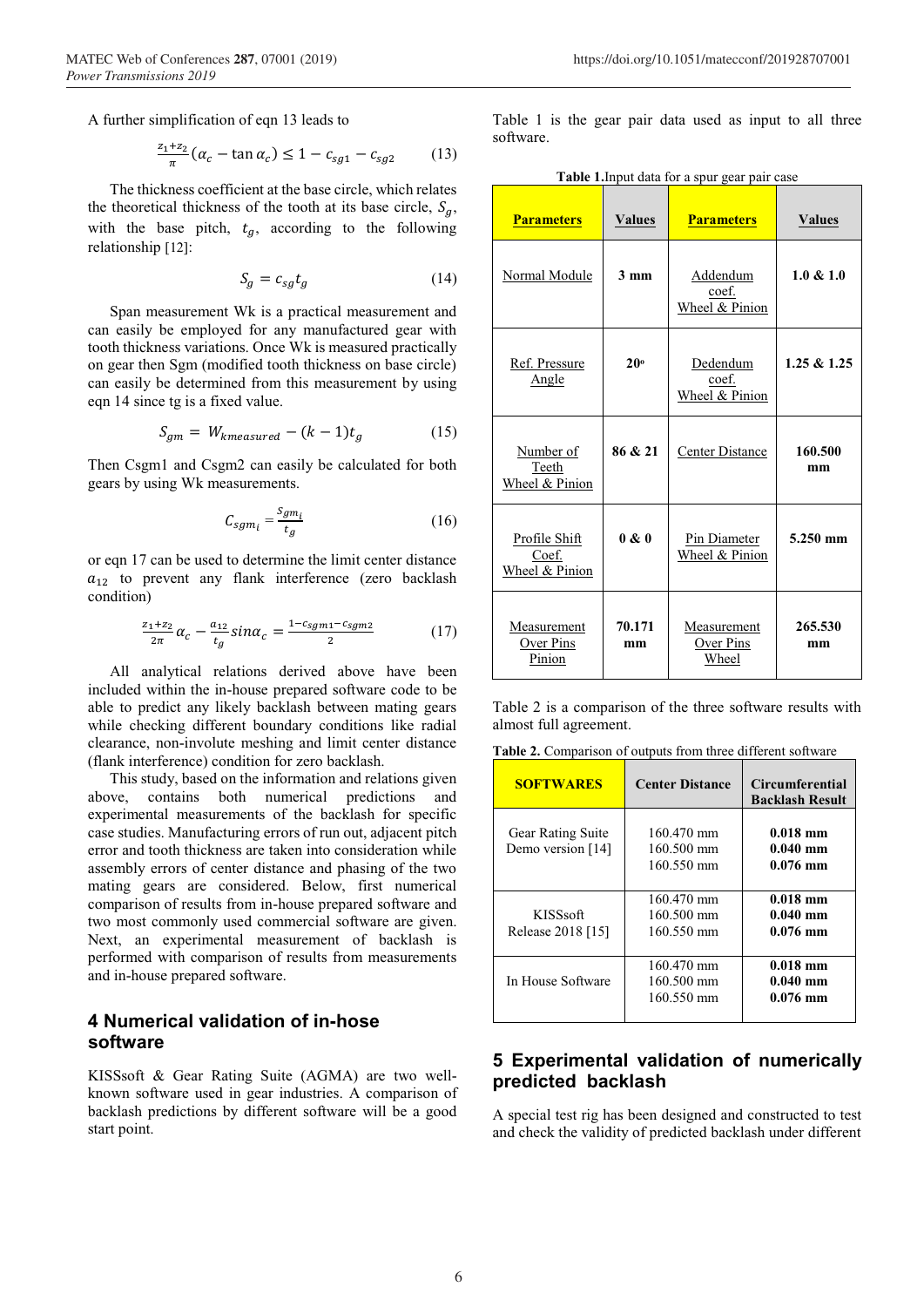meshing conditions (Fig. 14). Test rig is composed of two dovetail slides each one carrying one gear with the flexibility of varying center distance with an accuracy of nearly 5 micro-meters. Two slides are attached to a bed plate. A magnetic base dial indicator is also attached to the same bed plate and is used to measure the backlash with an accuracy of 1 & 10 micrometers.

While one gear is kept non-rotating other gear is allowed to rotate free to be able to measure backlash between the mating teeth. Gear bore and the dovetail slide shafts mating together have a diametral clearance of 0.01 mm (a radial clearance of 0.005 mm).This clearance is not under control and is likely to contribute to backlash measurements and make them variable with some uncertainties as stated in[13].



**Fig. 14.**Test rig & dial indicator.



**Fig. 15.**Test spur gear pair & 4 main cases.

The data of the gears to be tested on the test rig are given in Table 3. Test gears are 1:1 ratio gears (Fig. 15). Adjacent PE and runout measurements of the same gears are given in Fig. 16 and both gears have relatively low PE and runout values with a quality of almost Q3-Q4. Some measurements of span (max and min Wk), over pins sizes and runout of the same gears are given in Table 4. Based on these measurements, minimum  $\&$  maximum range of actual tooth thicknesses are determined. Teeth of both gears are numbered to be able to mesh them either in phase or out of phase. The nominal center distance

of the gear pair is 132.000 mm. Calculations and preliminary measurements have shown that these particular gears have almost no backlash when installed at nominal center distance. Therefore, all calculations/predictions and measurements will be performed at extended center distances.

**Table 3.**Test (spur) Gear Pair for experimental measurements.

| <b>Parameters</b>                    | <b>Values</b>  | <b>Parameters</b>                         | <b>Values</b> |
|--------------------------------------|----------------|-------------------------------------------|---------------|
| Normal Module                        | $3 \text{ mm}$ | Addendum<br>Coeff.<br>Wheel & Pinion      | 1.0 & 1.0     |
| Ref. Pressure<br>Angle               | 20°            | Dedendum<br>Coeff.<br>Wheel & Pinion      | 1.25 & 1.25   |
| Number of<br>Teeth<br>Wheel & Pinion | 44 & 44        | Profile Shift<br>Coeff.<br>Wheel & Pinion | 0 & 0         |

|                                       |                      | LEFT                                   | fp                                                                                                             | fu                                                                                   | Fp                                                               | Fpz/8                                                          | <b>RIGHT</b>                                                                                | fp                                                                     | fu                                                                                                      | Fp                                                                                              | Fpz/8                                                              |
|---------------------------------------|----------------------|----------------------------------------|----------------------------------------------------------------------------------------------------------------|--------------------------------------------------------------------------------------|------------------------------------------------------------------|----------------------------------------------------------------|---------------------------------------------------------------------------------------------|------------------------------------------------------------------------|---------------------------------------------------------------------------------------------------------|-------------------------------------------------------------------------------------------------|--------------------------------------------------------------------|
|                                       |                      | DIN 3962<br><b>VAL</b>                 | Q6 8.0<br>2.2                                                                                                  | Q6 10.0<br>3.0                                                                       | Q6 32.0<br>8.4                                                   | Q6 20.0<br>4.9                                                 |                                                                                             | Q68.0<br>3.5                                                           | Q6 10.0<br>5.0                                                                                          | Q6 32.0<br>84                                                                                   | Q620.0<br>5.8                                                      |
|                                       |                      | Q                                      | 8                                                                                                              |                                                                                      | 10                                                               | 44                                                             |                                                                                             | 35                                                                     |                                                                                                         | 36                                                                                              |                                                                    |
| <b>ADJACENT</b><br><b>PITCH</b><br>fp | LEFT<br><b>RIGHT</b> | 1.11<br><b>A</b><br>$\sim$<br>$\cdots$ | 12<br>1.1.1<br>1.1.7<br><b>FILE PERSONAL PROPERTY AND LOCAL</b><br><u>in ar Magailtean in aguinnt ann an a</u> | <br><b>COLLEGE</b><br>72<br>$-1.669211$<br><b>AALAAAAAAAAAAAAAAAA</b><br>1.1.1.1.1.1 | $\overline{111}$<br>a da bashki manar bata<br><b>BAR 100</b><br> | <br><b><i><u>ALCOHOL:</u></i></b><br><b></b><br>.<br>1111<br>. | . .<br>$\overline{1}$<br>3,533<br>liliai<br>$-$<br>TH . 111<br><b>ALC UNIT</b><br>1.11<br>. | .<br>1.1.1.1<br>. .<br><b>FREDRICK CORPORATION</b><br>.<br>111.12<br>. | <b>A 1979</b><br>≂<br>.<br><br>$-111$<br>$-200 - 200$<br><b><i>COLLEGE</i></b><br>1.1.1<br>.<br>: m<br> | <br>$\overline{\phantom{a}}$<br><br>.<br>maa<br>.<br>.<br>.<br><b></b><br><b>Billi</b><br><br>. | $\frac{100}{100}$<br>500:1<br>$0.02$ mm<br>≟Q6<br>$=\overline{Q4}$ |
| PI.<br><b>RUNOUT</b>                  |                      | $\sim$ $\sim$                          | ---<br>$\sim$<br>Fr                                                                                            | <br><br><b>Rs</b>                                                                    | 14.44<br><b>COLOR</b>                                            | .                                                              | <br><b>COLOR</b>                                                                            | $\sim$                                                                 | $\sim$                                                                                                  | $\sim$<br>                                                                                      | 500:1<br>$0.02$ mm<br>≐Q6<br>$= 0.3$<br>Wk(mm)                     |
|                                       |                      | <b>DIN 3962</b><br>VAL<br>Q            | Q6 22.0<br>6.6                                                                                                 | 14.0<br>5.0                                                                          |                                                                  | (a-wheel)                                                      |                                                                                             |                                                                        |                                                                                                         |                                                                                                 | 50.550 / 50.560<br>50.554<br>6                                     |



**Fig. 16.**Test Gear Pair PE and runout measurements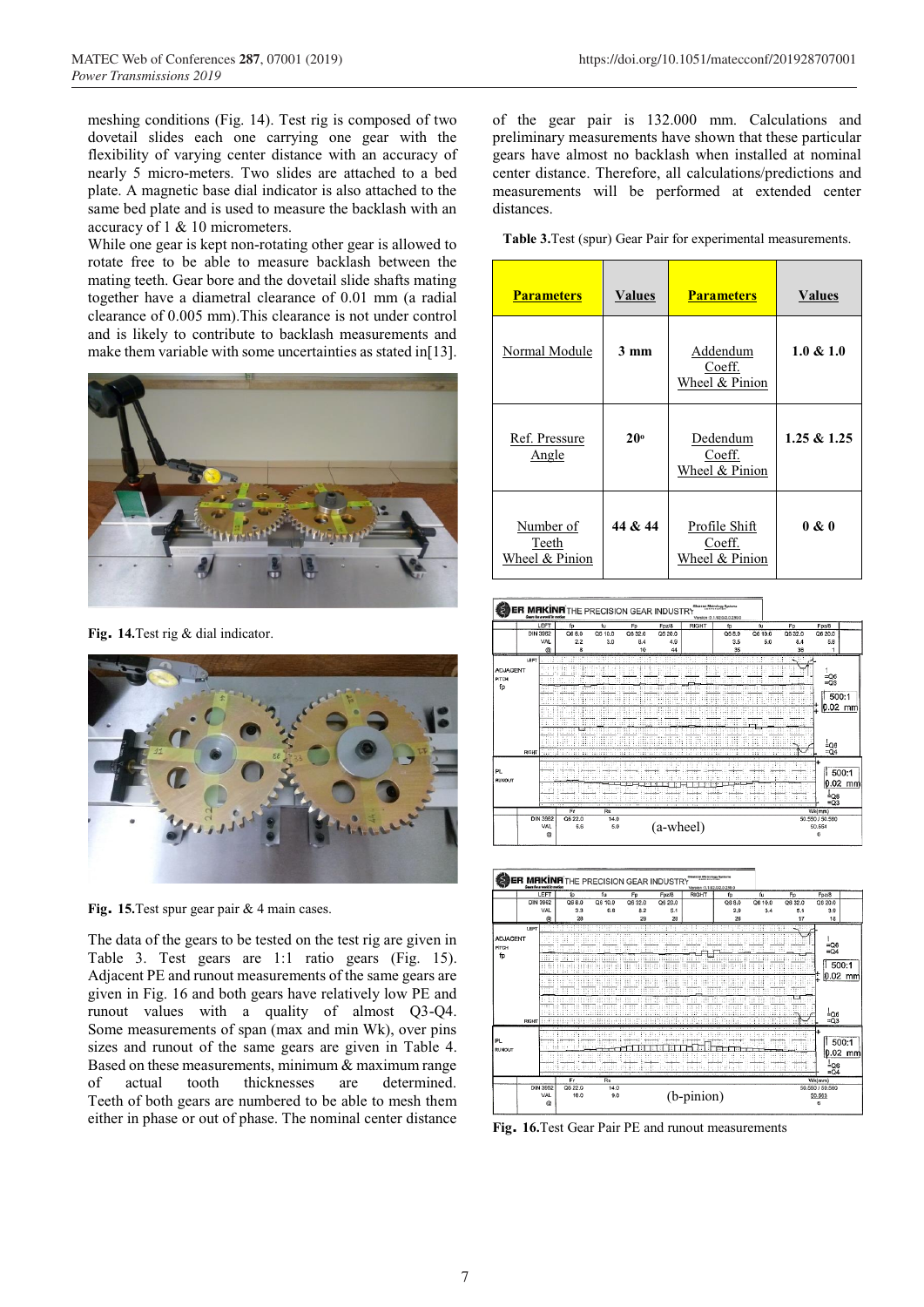| Table 4. Measured parameters of the test Gear Pair. |  |  |  |  |  |
|-----------------------------------------------------|--|--|--|--|--|
|-----------------------------------------------------|--|--|--|--|--|

| <b>Parameters</b>                                         | <b>Values</b>       | <b>Parameters</b>                                          | <b>Values</b> |
|-----------------------------------------------------------|---------------------|------------------------------------------------------------|---------------|
| Max Measured<br>W6 Wheel                                  | 50.561<br>mm        | Min Measured<br>W6 Wheel                                   | 50.548<br>mm  |
| Max Measured<br>W6 Pinion                                 | 50.567<br>mm        | Min Measured<br>W6 Pinion                                  | 50.559<br>mm  |
| <u>Avarage</u><br>Measured<br>Dimension Over<br>Pin Wheel | 139.502<br>mm       | <u>Avarage</u><br>Measured<br>Dimension Over<br>Pin Pinion | 139.524<br>mm |
| Runout Wheel                                              | $6.6 \text{ }\mu m$ | <b>Runout Pinion</b>                                       | $10 \; \mu m$ |

#### **6 Backlash predictions & measurements**

Test gears are first meshed with similar tooth numbers as measured on GLEASON measuring machine for PE and runout. This is the case where tooth numbers 44&44 on wheel and pinion respectively mesh and this is called the inphase meshing. When gears start rotating other teeth with the same tooth numbers as 1&1, 5&5, 11&11, 22&22, 33&33 etc come into contact consecutively. In phased meshing condition one of the gears is taken out of mesh and rotated for a certain revolution like 1/4 (90 degrees) and then two gears are meshed. In such condition different tooth numbers on wheel and pinion respectively start meshing like 44&11, 11&22, 22&33, 33&44 etc. By phased meshing we can check the effect of run out and PE, and also tooth thickness variations on backlash predictions and measurements.

Fig. 17 is the predictions of backlash (over one revolution) for in-phase meshing gear pair at an extended center distance of 132.210 mm. Backlash prediction here takes runout into consideration but not adjacent PE. Whereas fig 18 and 19 take both run out and adjacent PE into consideration for right and left flank contacts respectively. One more point about these figures (Fig. 18 and 19) is that the backlash predictions here are for nominal center distance of 132.000 mm. Here in these two figures negative backlash (flank interference) and positive backlash conditions can easily be noticed due to effect of both run out (nearly 14 micrometers) and tooth thickness variation (with a range of nearly 23 micrometers).

Figs 18 and 19 states that these two gears hardly can be installed at nominal center distance (of 132.000 mm) because any tooth thickness variation (in added material direction) will create a negative backlash which indicates a

two-sided flank interference. Therefore, experimental backlash measurements on the test gears were executed at specific center distances usually above nominal value.

The measured and predicted results in Table 5 show that at a fixed center distance phasing of meshing gear teeth can also be handled easily by the software.

The CD values for which backlash measurements taken are 132.210 mm,132.150 mm, 132.090 mm, and 132.040 mm in the order of decreasing the center distance. The backlash results for these extended CD values are given in Table 6 for different tooth meshing conditions (non-phased and phased mesh e.g. 11&11 and 11&44).

Measured and predicted backlash values (of both right and left flank contacts) in Table 6 are in good agreement hence verifying that the software developed in-house has a sound background regarding the analytical relations derived and also the coding made.

 Figs 20 and 21 are also reliable validations of the backlash predictions with almost all measurement points lying within the predicted limits and usually closer to minimum predictions.



**Fig. 17**. Backlash predictions at extended CD without Pitch Error



**Fig. 18**. Backlash predictions at nominal CD with Pitch Error Right Flanks Contacts(a).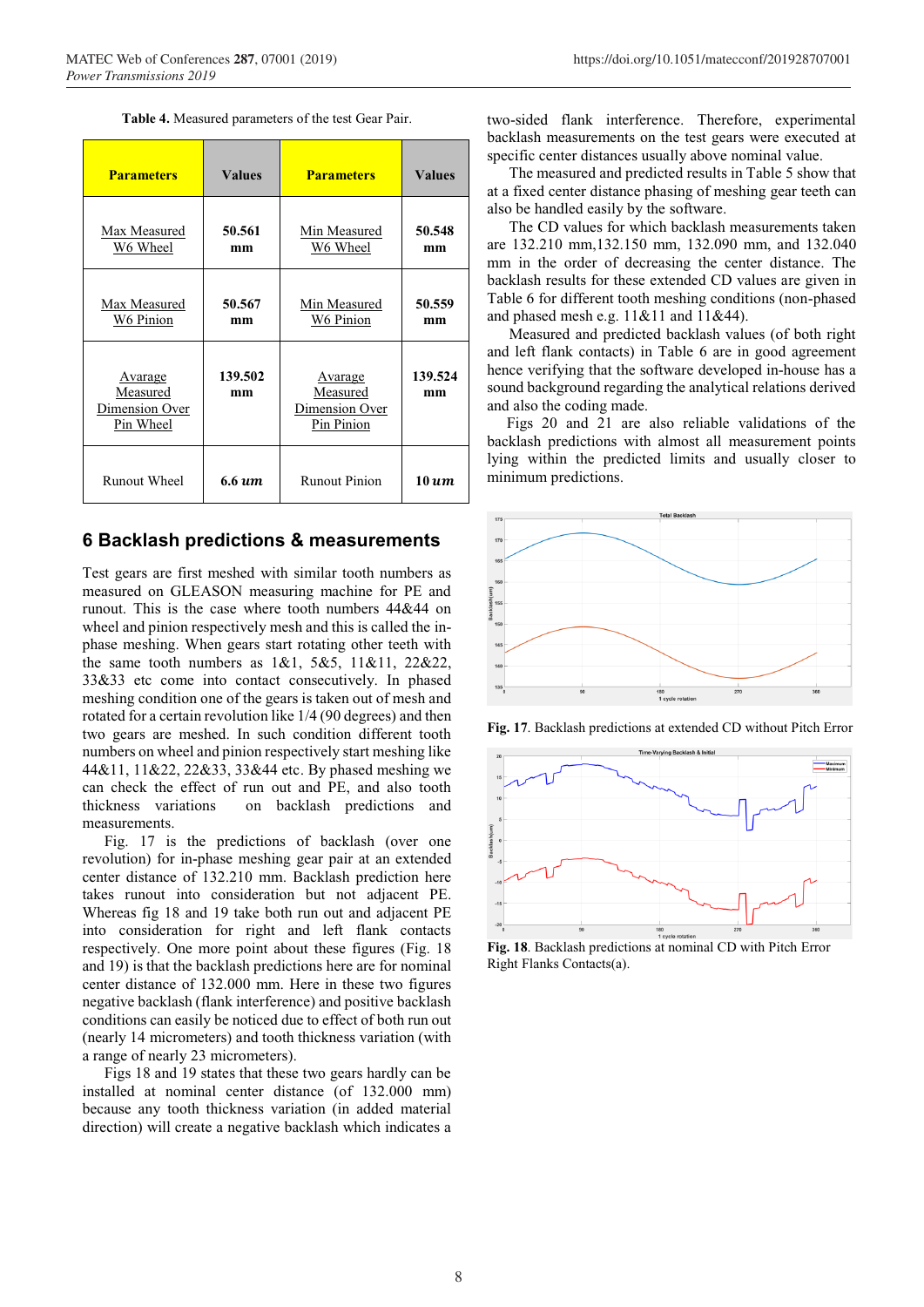

**Fig. 19.**Backlash predictions at nominal CD with Pitch Error Left Flanks Contacts(b).

# **7 Conclusions**

Backlash predictions by the in-house prepared software including specific manufacturing and assembly errors have been validated both numerically and experimentally. Two well-known commercial software were used for numerical validation of the predictions whereas a special test rig was designed & constructed for experimental measurements.

Manufacturing errors of tooth thickness (over balls/pins and span measurement), runout and adjacent pitch error and assembly errors of center distance and gear phasing were included in the predictions.

**Table 5.** Experimental Results in CD +0.1 mm**.**

| Mating<br>Teeth | <b>Measured</b><br><b>Backlash</b><br><b>Right Flanks</b><br>$(u_m)$ | <b>Measured</b><br><b>Backlash</b><br><b>Left Flanks</b><br>$(u_m)$ | <b>Predicted</b><br><b>Backlash</b><br>Min & Max<br>$(u_m)$ |
|-----------------|----------------------------------------------------------------------|---------------------------------------------------------------------|-------------------------------------------------------------|
| 11 $& 22$       | 75                                                                   | 78                                                                  | 64.6 & 87.0                                                 |
|                 |                                                                      |                                                                     |                                                             |
| 22 & 11         | 74                                                                   | 81                                                                  | 65.9 & 88.2                                                 |
| 33 $&44$        | 78                                                                   | 71                                                                  | 59.8 & 82.1                                                 |
| 44 & 33         | 75                                                                   | 72                                                                  | 58.5 & 80.9                                                 |

Almost a full agreement was obtained in numerical validation including tooth thickness and center distance variations. Experimental validation was also quite reasonable (with over 90% agreement) including both manufacturing and assembly errors/variations.

| <b>Table 6.</b> Experimental and predicted backlash values for  |
|-----------------------------------------------------------------|
| Different Center Distances and different tooth mesh conditions. |

| <b>Mating</b><br><b>Teeth</b> | <b>Measured</b><br><b>Backlash</b><br><b>Right Flanks</b><br>$(u_m)$ | <b>Measured</b><br><b>Backlash</b><br><b>Left Flanks</b><br>$(u_m)$ | Predicted<br><b>Backlash</b><br>Min & Max<br>$(u_m)$ |
|-------------------------------|----------------------------------------------------------------------|---------------------------------------------------------------------|------------------------------------------------------|
| 11 & 11                       | 159                                                                  | 155                                                                 | 149.3 & 171.7                                        |
|                               | 116                                                                  | 102                                                                 | 105.0 & 127.4                                        |
|                               | 72                                                                   | 60                                                                  | 61.0 & 83.3                                          |
|                               | 38                                                                   | 26                                                                  | 24.4 & 46.7                                          |
| 22 & 22                       | 155                                                                  | 152                                                                 | 143.2 & 165.5                                        |
|                               | 99                                                                   | 110                                                                 | 98.9 & 121.3                                         |
|                               | 59                                                                   | 54                                                                  | 54.9 & 77.2                                          |
|                               | 34                                                                   | 21                                                                  | 18.3 & 40.7                                          |
| 33 & 33                       | 149                                                                  | 144                                                                 | 137.0 & 159.4                                        |
|                               | 108                                                                  | 96                                                                  | 92.8 & 115.2                                         |
|                               | 66                                                                   | 54                                                                  | 48.8 & 71.1                                          |
|                               | 33                                                                   | 30                                                                  | 12.2 & 34.6                                          |
| 44 & 44                       | 143                                                                  | 148                                                                 | 143.2 & 165.5                                        |
|                               | 110                                                                  | 106                                                                 | 98.9 & 121.3                                         |
|                               | 54                                                                   | 52                                                                  | 54.9 & 77.2                                          |
|                               | 21                                                                   | 20                                                                  | 18.3 & 40.7                                          |
| 11 & 44                       | 139                                                                  | 154                                                                 | 145.6 & 168.0                                        |
|                               | 111                                                                  | 103                                                                 | 101.4 & 123.7                                        |
|                               | 60                                                                   | 51                                                                  | 57.3 & 79.6                                          |
|                               | 23                                                                   | 17                                                                  | 20.7 & 43.1                                          |
| 22 & 44                       | 160                                                                  | 163                                                                 | 143.2 & 165.5                                        |
|                               | 115                                                                  | 105                                                                 | 98.9 & 121.3                                         |
|                               | 70                                                                   | 62                                                                  | 54.9 & 77.2                                          |
|                               | 24                                                                   | 33                                                                  | 18.3 & 40.7                                          |
| 44 & 22                       | 160                                                                  | 158                                                                 | 143.2 & 165.5                                        |
|                               | 115                                                                  | 113                                                                 | 98.9 & 121.3                                         |
|                               | 70                                                                   | 67                                                                  | 54.9 & 77.2                                          |
|                               | 24                                                                   | 30                                                                  | 18.3 & 40.7                                          |
| 44 & 33                       | 154                                                                  | 158                                                                 | 139.5 & 161.8                                        |
|                               | 115                                                                  | 113                                                                 | 95.2 & 117.6                                         |
|                               | 70                                                                   | 67                                                                  | 51.2 & 73.6                                          |
|                               | 24                                                                   | 30                                                                  | 14.7 & 37.0                                          |